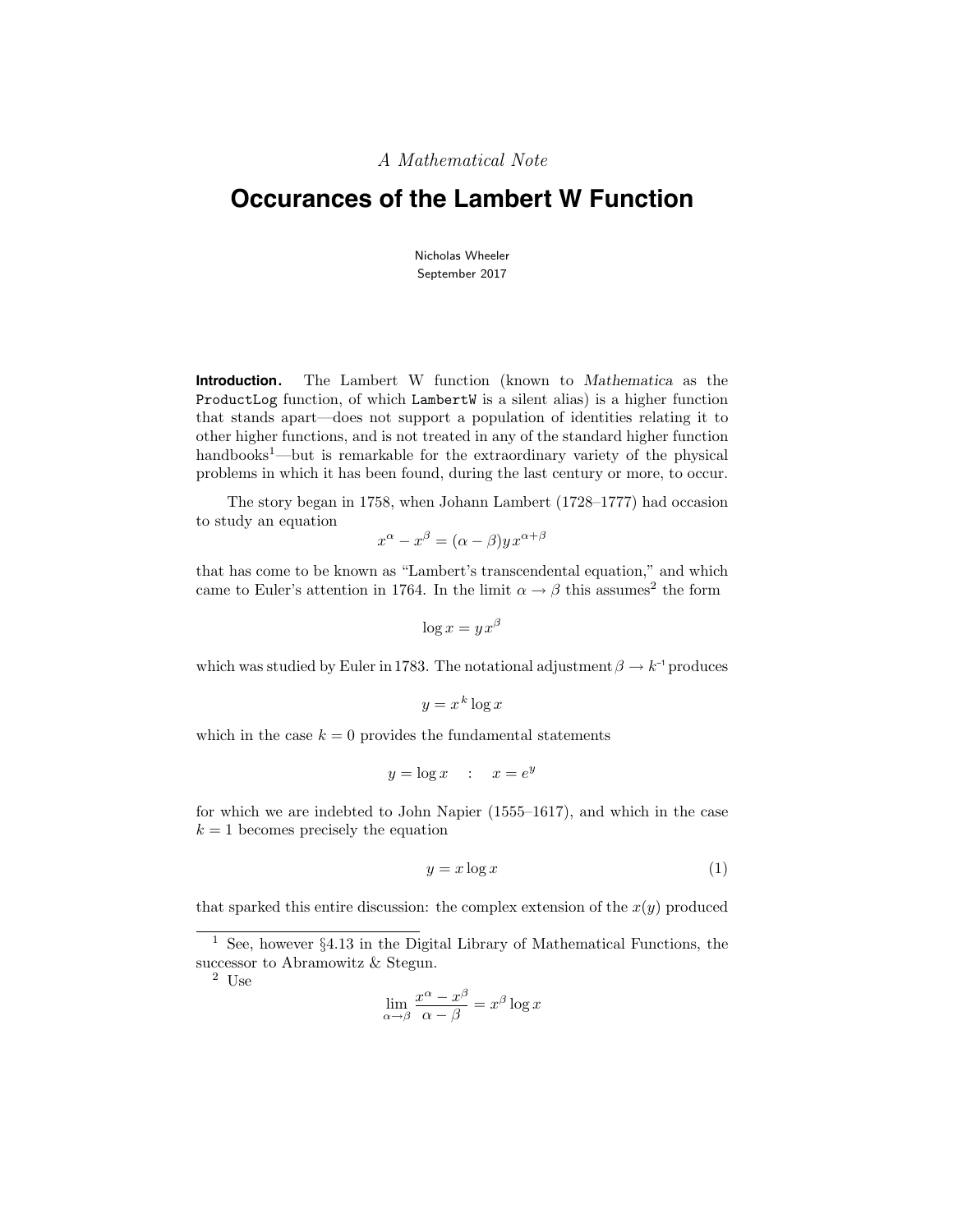#### **2 Some occurances of the Lambert W function**

by functional inversion of (1) is central to a 1899 paper by Arnold Sommerfeld (who was at the time unacquainted with the then-already-long history of (1) and its immediate relatives), of which Robert Warnock has provided an English translation.<sup>3</sup> A change of variable  $x = e^w$  brings (1) to the form

$$
we^w = y \tag{2}
$$

which poses the inversion problem upon which the theory of Lambert's W function is founded: one has, for complex z,

$$
W_k(z)e^{W_k(z)} = z
$$
 :  $k = 0, \pm 1, \pm 2,...$ 

where  $k$  distinguishes the branches of the Lambert function. The more general inversion problem

$$
z = w^k e^w
$$
 generates the theory of  $\begin{cases} \log z & \text{in the case } k = 0\\ W(z) & \text{in the case } k = 1 \end{cases}$ 

establishes the sense in which  $log(z)$  and  $W(z)$  are siblings—each, in its way, as "strange"/isolated as the other.

In these pages I look to a few of the problems from which the Lambert W function emerges in a natural way.

**Solution of a class of transcendental equations.** <sup>4</sup> We look to the equation

$$
p^x = ax + b = a(x + b/a) \quad : \quad a \neq 0 \tag{3}
$$

Writing  $u = x + b/a$  and using  $p = e^{\log p}$ , we have

$$
e^{(u-b/a)\log p} = au
$$
 whence  $\frac{e^{-(b/a)\log p}}{a} = ue^{-u\log p}$ 

Set  $w = -u \log p$  and obtain

$$
we^{w} = y \quad : \quad y = -\log p \cdot \frac{e^{-(b/a)\log p}}{a} = -\frac{\log p}{a} \cdot p^{-b/a} \tag{3.1}
$$

giving

$$
w = W(y)
$$

whence finally

$$
x = -\frac{W(y)}{\log p} - b/a \tag{3.2}
$$

**Another class of transcendental equations.** <sup>5</sup> We look to the equation

 $x^n = e^{-ax}$  which can be written  $x^n e^{ax} = 1$ 

<sup>3</sup> "On the propagation of electrodynamics waves along a wire" (unpublished).

<sup>4</sup> I borrow from the Wikipedia article "Lambert W function," which provides a list of 16 examples of the occurance of W functions, of which I discuss here Example 1.

<sup>5</sup> This is Example 3 in the article just cited.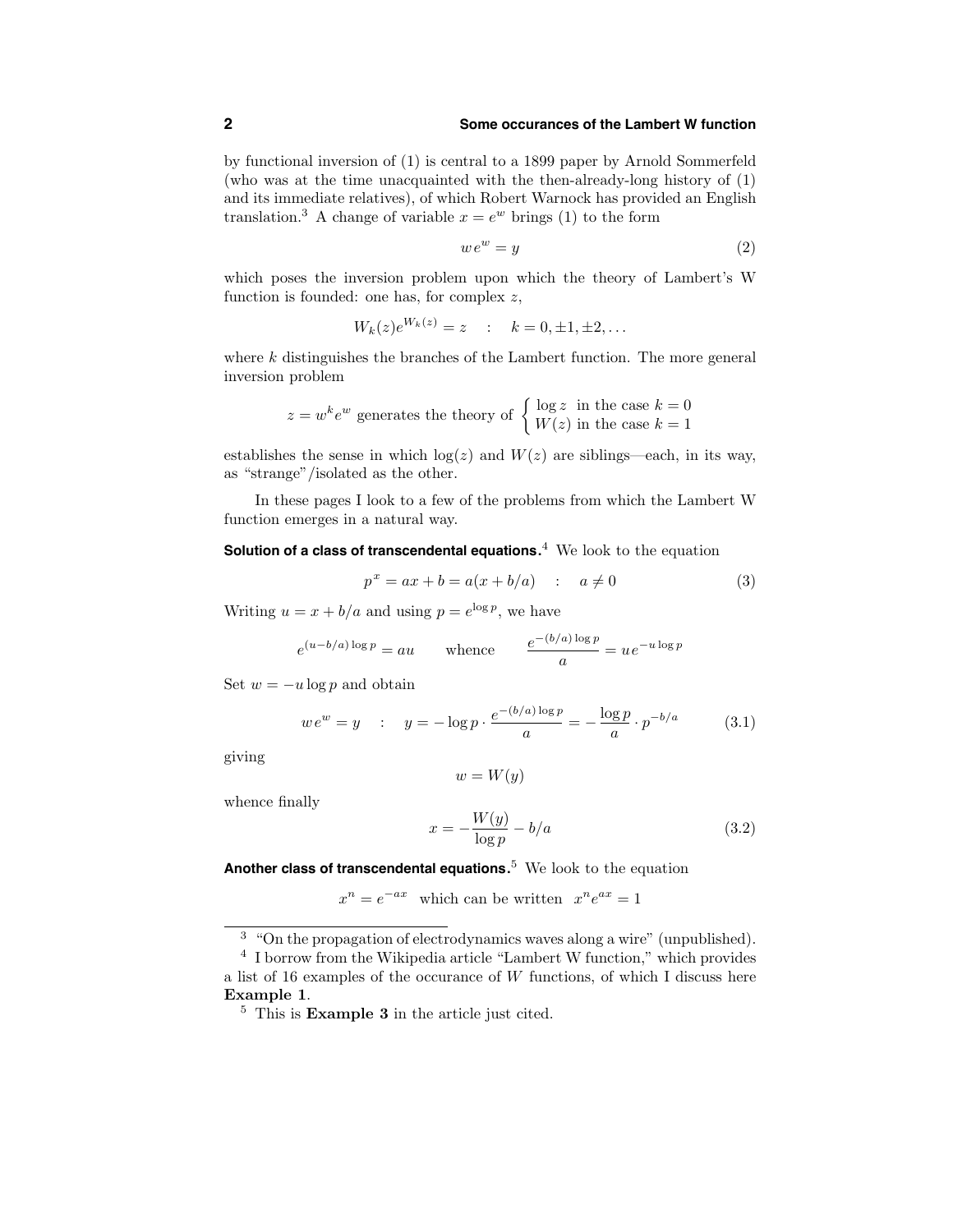## **Lucas Illing's stability problem 3**

Extract the  $n^{\text{th}}$  root, get

$$
x e^{ax/n} = 1
$$

which can be written

$$
we^w = a/n \qquad : \quad w = ax/n
$$

giving

$$
w = W(a/n)
$$
 whence  $x = (n/a)W(a/n)$ 

**Solution of a simple delay differential equation.** <sup>6</sup> We look to the DDE

$$
\dot{x}(t) = ax(t - \tau) \tag{4}
$$

of which  $x(t) = Ae^{\lambda t}$  will be a solution if and only if

$$
A\lambda e^{\lambda t} = Aae^{\lambda(t-\tau)}
$$

which requires that  $\lambda$  be a solution of the characterstic equation  $\lambda = ae^{-\lambda \tau}$ , which written

$$
\lambda \tau e^{\lambda \tau} = a \tau
$$

gives  $\lambda \tau = W_k(a\tau)$ , whence

$$
x(t) = A_k e^{W_k(a\tau) t/\tau}
$$

where k identifies a branch of the W-function. If we require  $x(t)$  to be real then we must take into account the facts that

•  $W_0(a\tau)$  is real for all  $a\tau > -\frac{1}{e}$ , and positive or negative according as  $a\tau \geq 0$ ;

•  $W_{-1}(a\tau)$  is real (and negative) for  $-\frac{1}{e} < a\tau < 0$ , and otherwise complex;

•  $W_k(a\tau)$  is in all other cases invariably complex.

**Lucas Illing's stability problem.** In the Appendix A of a recent paper<sup>7</sup> Lucas Illing discusses properties of the more general DDE

$$
\dot{z}(t) = \alpha z(t) + \beta z(t - \tau) \tag{5}
$$

for which the characteristic equation reads

$$
\lambda = \alpha + \beta e^{-\lambda \tau}
$$

and when written

$$
e^{-\lambda \tau} = \beta^{-1} \lambda - \alpha \beta^{-1}
$$

is seen to be of the form (3), with  $x = -\lambda \tau$ ,  $p = e$ ,  $a = -1/\beta \tau$ ,  $b = -\alpha/\beta$ .

<sup>6</sup> This is Example 7 in the source just cited, and is treated also in the Wikipedia article "Delay differential equation" (see the § "The characteristic equation").

 $7 \text{ "Amplitude death of identical oscillators in networks with direct coupling."}$ Physical Review E 94, 022215 1-10 (2016).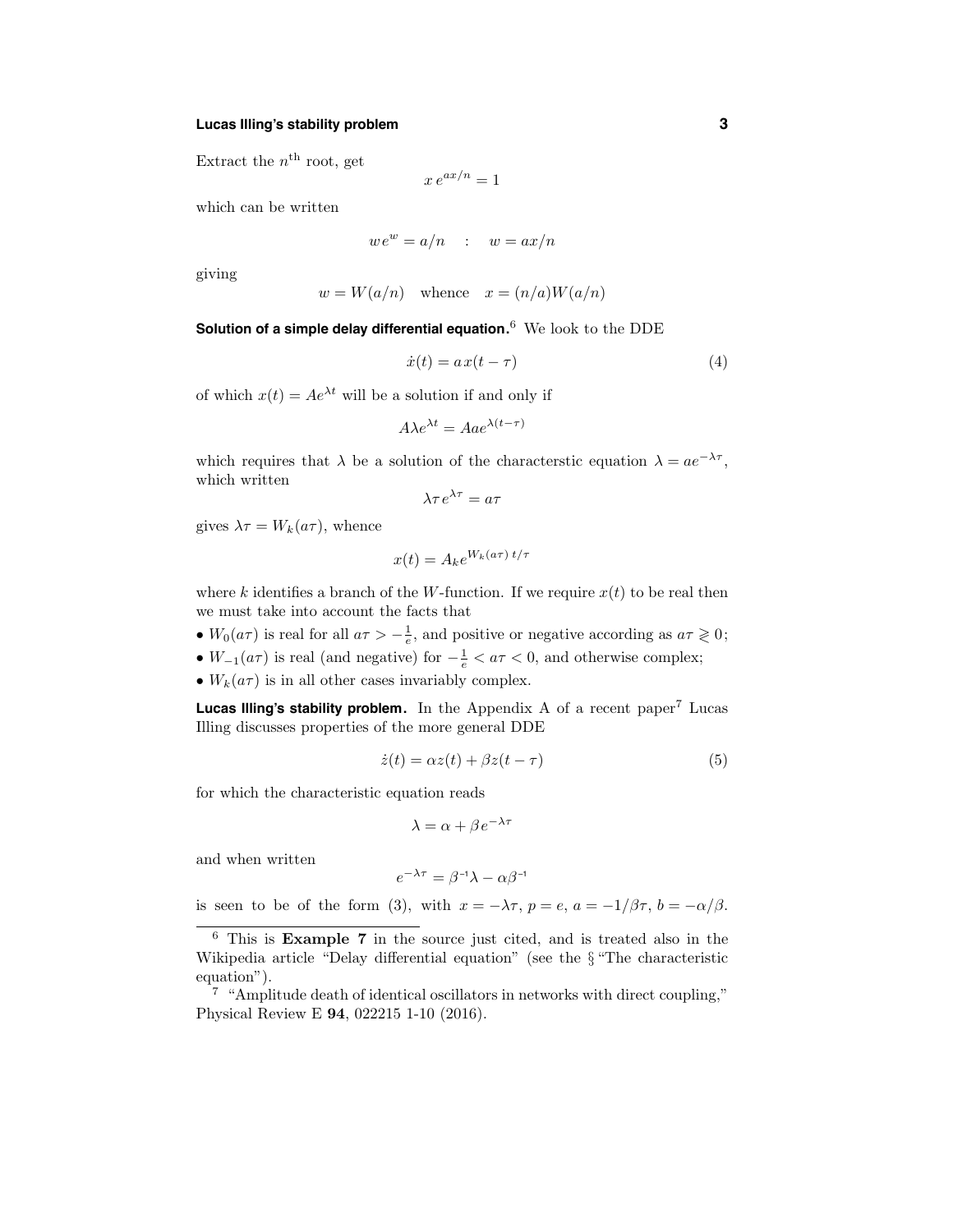#### **4 Some occurances of the Lambert W function**

Making those substitutions into (3.1) and (3.2), we obtain solutions of the form

$$
z_k(t) = \exp[\lambda_k t]
$$
 with  $\lambda_k = \alpha + \tau^{-1} W_k(\beta \tau e^{-\alpha \tau})$ 

If we set  $\beta = 0$  (turn off the delay term) the DDE becomes  $\dot{z}(t) = \alpha z(t)$ , with a solution  $z(t) = e^{\alpha t}$  that grows/dies exponentially according as  $\alpha \geq 0$ . From

$$
W_k(0) = \begin{cases} 1 & \text{if } k = 0\\ -\infty & \text{if } k \neq 0 \end{cases}
$$

we then have

$$
z_k(t) = \begin{cases} e^{\alpha t} & \text{: } k = 0\\ 0 & \text{: } k \neq 0 \end{cases}
$$

If, on the other hand,  $\beta \neq 0$  we have

$$
z_k(t) = \exp[\Re{\{\alpha + \tau^{-1}W_k(\beta\tau e^{-\alpha\tau})\}t}]\cdot \exp[i\Im{\{W_k(\beta\tau e^{-\alpha\tau})\}t/\tau}]
$$

in which the second factor is oscillatory and the leading factor grows/dies exponentially. It is interesting that the delay term in (5) serves simultaneously to stimulate oscillations and—like the  $\gamma$ -term in  $\ddot{x}+2\gamma\dot{x}+\omega^2x=0$ —to modulate the exponential growth/damping factor. It is interesting also that Illing's DDE gives rise to expressions that are structurally similar to the  $x = e^{W(y)}$  that arises from Sommerfeld's equation  $y = x \log x$ .

**Critically damped oscillator with delayed self interaction.** Look to the system

$$
\ddot{z}(t) + 2\omega \dot{z}(t) + \omega^2 z(t) = az(t - \tau)
$$

The characteristic equation  $\lambda^2 + 2\omega\lambda + \omega^2 = ae^{-\lambda\tau}$  can be written

$$
e^{-\lambda \tau} = a^{-1}(\lambda + \omega)^2
$$

which with  $x = \lambda + \omega$  becomes

$$
x^2 e^{\tau x} = a e^\omega
$$

and with  $u = \tau x$  becomes

$$
u^2e^u = a\tau^2e^\omega \equiv y
$$

Arguing as at the top of page 3 we therefore have

$$
u(y) = 2W(\pm \frac{1}{2}\sqrt{y})
$$
  
or  

$$
\lambda_k = \frac{2}{\tau}W_k(\pm \frac{1}{2}\tau\sqrt{a}e^{\frac{1}{2}\omega}) - \omega
$$

giving 
$$
z_k(t) = \exp[\Re\{\lambda_k\}t] \cdot \exp[\Im\{\lambda_k\}t]
$$

Notice that the argument hinges critically on the critical damping assumption,<sup>8</sup> and that all equations of the form  $(\frac{d}{dt} + \omega)^p z(t) = az(t - \tau)$  yield to a similar argument.

<sup>&</sup>lt;sup>8</sup> Otherwise we would not have had  $e^{-\lambda \tau} \sim (\text{term linear in } x)^{\text{power}}$ .